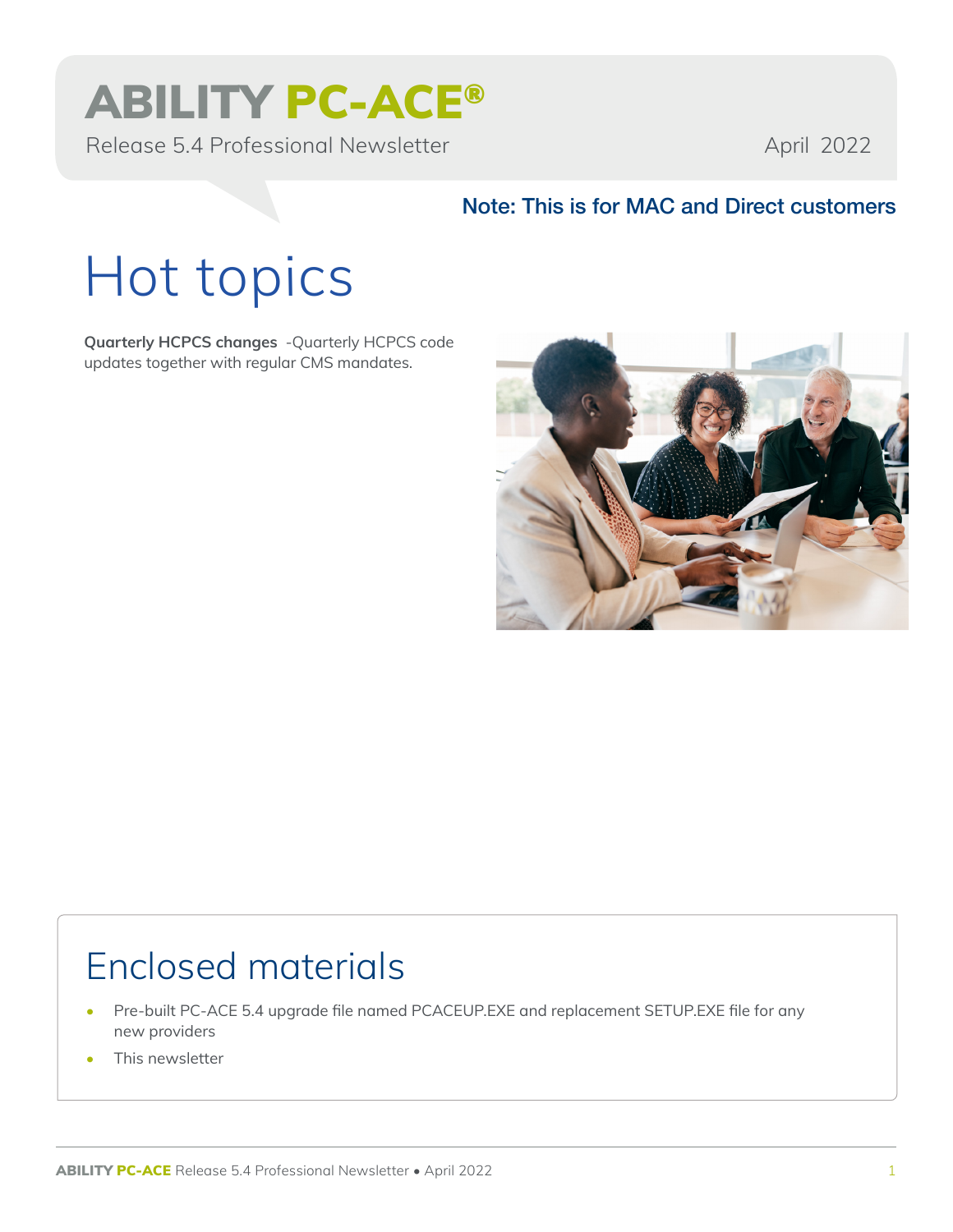## CMS mandated changes

#### **12505 - Claim Status Category and Claim Status Codes Update**

• Updated the following Status code (effective from 03/01/2022):

**134 –** Entity's TRICARE provider id. Usage: This code requires use of an Entity Code.

**12544 - Implement Operating Rules - Phase III Electronic Remittance Advice (ERA) Electronic Funds Transfer (EFT): Committee on Operating Rules for Information Exchange (CORE) 360 Uniform Use of Claim Adjustment Reason Codes (CARC), Remittance Advice Remark Codes (RARC) and Claim Adjustment Group Code (CAGC) Rule - Update from Council for Affordable Quality Healthcare (CAQH) CORE**

• Added/Updated the following Remittance Advice Remark codes (effective from 03/01/2022):

**MA33 -** Missing/incomplete/invalid non-covered days during the billing period.

**N830 - Alert: The charge[s] for this service was processed in accordance with Federal/ State, Balance Billing/ No Surprise Billing regulations. As such, any amount identified with OA, CO, or PI cannot be collected from the member and may be considered provider liability or be billable to a subsequent payer. Any amount the provider collected over the identified PR amount must be refunded to the patient within applicable Federal/State timeframes. Payment amounts are eligible for dispute pursuant to any Federal/State documented appeal/grievance process(es).**

**N859 - Alert: The Federal No Surprise Billing Act was applied to the processing of this claim. Payment amounts are eligible for dispute pursuant to any Federal documented appeal/ grievance/ dispute resolution process(es).**

**N861 - Alert: Mismatch between the submitted Patient Liability/Share of Cost and the amount on record for this recipient.**

**N862 - Alert: Member cost share is in compliance with the No Surprises Act, and is calculated using the lesser of the QPA or billed charge.**

.

**N863 - Alert: This claim is subject to the No Surprises Act (NSA). The amount paid is the final out-of-network rate and was calculated based on an All Payer Model Agreement, in accordance with the NSA.**

**N864 - Alert: This claim is subject to the No Surprises Act provisions that apply to emergency services.**

**N865 - Alert: This claim is subject to the No Surprises Act provisions that apply to nonemergency services furnished by nonparticipating providers during a patient visit to a participating facility.**

**N866 - Alert: This claim is subject to the No Surprises Act provisions that apply to services furnished by nonparticipating providers of air ambulance services.**

**N867 - Alert: Cost sharing was calculated based on a specified state law, in accordance with the No Surprises Act.**

**N868 - Alert: Cost sharing was calculated based on an All-Payer Model Agreement, in accordance with the No Surprises Act.**

**N869 - Alert: Cost sharing was calculated based on the qualifying payment amount, in accordance with the No Surprises Act.**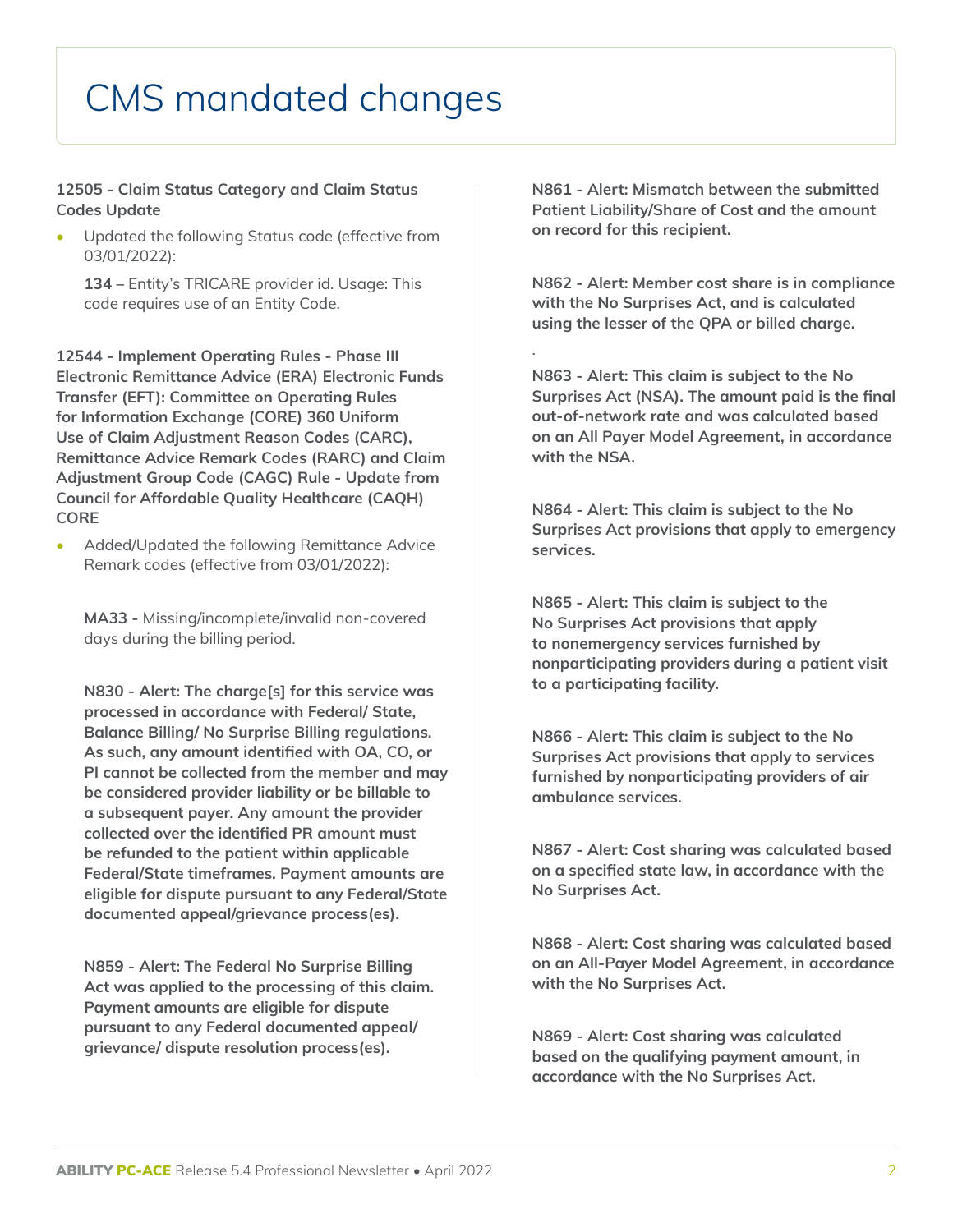**N870 - Alert: In accordance with the No Surprises Act, cost sharing was based on the billed amount because the billed amount was lower than the qualifying payment amount.**

**N871 - Alert: This initial payment was calculated based on a specified state law, in accordance with the No Surprises Act.**

**N872 - Alert: This final payment was calculated based on a specified state law, in accordance with the No Surprises Act.**

**N873 - Alert: This final payment was calculated based on an All-Payer Model Agreement, in accordance with the No Surprises Act.**

**N874 - Alert: This final payment was determined through open negotiation, in accordance with the No Surprises Act.**

**N875 - Alert: This final payment equals the amount selected as the out-of-network rate by a Federal Independent Dispute Resolution Entity, in accordance with the No Surprises Act.**

**N876 - Alert: This item or service is covered under the plan. This is a notice of denial of payment provided in accordance with the No Surprises Act. The provider or facility may initiate open negotiation if they desire to negotiate a higher out-of-network rate than the amount paid by the patient in cost sharing.**

**N877 - Alert: This initial payment is provided in accordance with the No Surprises Act. The provider or facility may initiate open negotiation if they desire to negotiate a higher out-ofnetwork rate.**

**N878 - Alert: The provider or facility specified that notice was provided and consent to balance bill obtained, but notice and consent was not provided and obtained in a manner consistent with applicable Federal law. Thus, cost sharing and the total amount paid have been calculated based on the requirements under the No Surprises Act, and balance billing is prohibited.**

**N879 - Alert: The notice and consent to balance bill, and to be charged out-of-network cost sharing, that was obtained from the patient with regard to the billed services, is not permitted for these services. Thus, cost sharing and the total amount paid have been calculated based on the requirements under the No Surprises Act, and balance billing is prohibited.**

**12583 - Quarterly Update to the End-Stage Renal Disease Prospective Payment System (ESRD PPS)**

**• Added the following HCPCS code (effective from 04/01/2022):**

**J0879 DIFELIKEFALIN, ESRD ON DIALY**

**12612 - Quarterly Update for Clinical Laboratory Fee Schedule (CLFS) and Laboratory Services Subject to Reasonable Charge Payment**

**• Added the following CPT codes (effective 04/01/2022)**

| 0306U | ONC MRD NXT-GNRJ ALYS 1ST            |
|-------|--------------------------------------|
| 0307U | ONC MRD NXT-GNRJ ALYS SBSQ           |
| 0308U | <b>CRD CAD ALYS 3 PRTN PLSM ALG</b>  |
| 0309U | <b>CRD CV DS ALY 4 PRTN PLM ALG</b>  |
| 0310U | <b>PED VSCLTS KD ALYS 3 BMRKS</b>    |
| 0311U | NFCT DS BCT QUAN ANTMCRB SC          |
| 0312U | AI DS SLE ALYS 8 IGG AUTOANT         |
| 0313U | <b>ONC PNCRS DNA&amp;MRNA SEQ 74</b> |
| 0314U | ONC CUTAN MLNMA MRNA 35 GENE         |